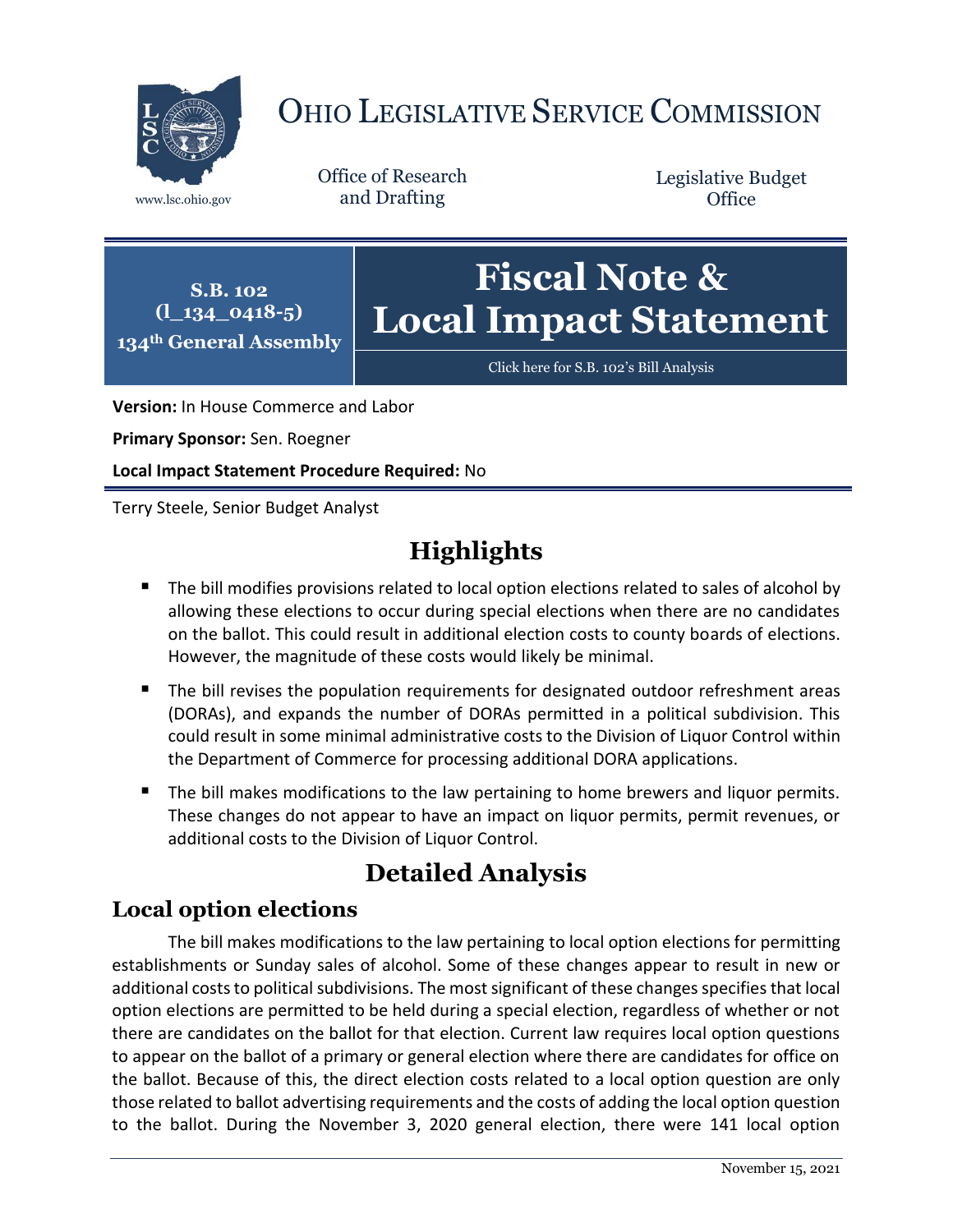questions on the ballot. It would not appear as though the changes in the bill would result in a substantial number of such local option questions appearing on a special election ballot rather than primary or general election ballots.

By making the special election change in the bill, it is possible that a county board of elections may have to conduct a special election for the sole purpose of a local option question. Overall, the per-precinct costs of conducting an election varies based upon the precinct location and number of voters in that precinct. Typically, these costs vary from between \$800 to \$1,000 per precinct in rural precincts to approximately \$1,600 to \$2,000 for urban precincts. The costs attributable to a local option question would only constitute a small portion of the overall per-precinct costs under current law. Local option questions in most cases only encompass a single voting precinct. It should be noted that it would appear that there would be very few instances in which a county board of elections would be required to hold a special election solely for the purposes of a local option question. In such instances, the board would be able to charge a majority of those costs back to the petitioners.

#### **Outdoor refreshment areas**

The bill modifies the population parameters for designated outdoor refreshment areas (DORAs), as well as increases the number of allowable DORAs in each population category (see LSC bill analysis for new population levels). Overall, these changes would increase the number of allowable DORAs in a specific area. There are currently 28 DORAs that have been issued a permit by the Division of Liquor Control within the Department of Commerce. The Division does not require a permit fee to establish a DORA. However, the Division does require a political subdivision to submit required documentation that it meets the current DORA criteria. Therefore, it is possible the Division could have to process some additional DORA permit applications or permit modifications. Any related administrative costs would likely be negligible and paid from the State Liquor Regulatory Fund (Fund 5LP0).

#### **Home brewers**

The bill allows a home brewer to brew beer or a wine maker to ferment wine without first obtaining the necessary liquor permits (A-1c, A-2, A-2f, D-4). The bill contains provisions related to the manufacturing, serving, and hosting of events in which beer or wine are present and where no liquor permit is needed. The permit exemption under the bill applies only if certain criteria (see LSC bill analysis) are met. In addition to these exemptions, the bill also specifies that a home brewer, or the home brewer's designee, may transport homemade beer or wine fermented by the home brewer without the required H permit.

Overall, these provisions would appear to impact a small number of home beer brewers and wine makers, most of whom currently do not or would not have acquired a liquor permit under current law. Consequently, the provisions of the bill would result in no more than a negligible loss of liquor permit revenue, if any at all. Liquor permits are issued by the Division of Liquor Control within the Department of Commerce. Liquor permit revenue is deposited into the Undivided Liquor Permit Fund (Fund 7066). That permit revenue is subsequently distributed as follows: 45% to the State Liquor Regulatory Fund (Fund 5LP0), which is used by both the Division of Liquor Control and the Liquor Control Commission; 35% to local government entities where a liquor permit establishment exists; and 20% to the Statewide Treatment and Prevention Fund (Fund 4750), used by the Department of Mental Health and Addiction Services.